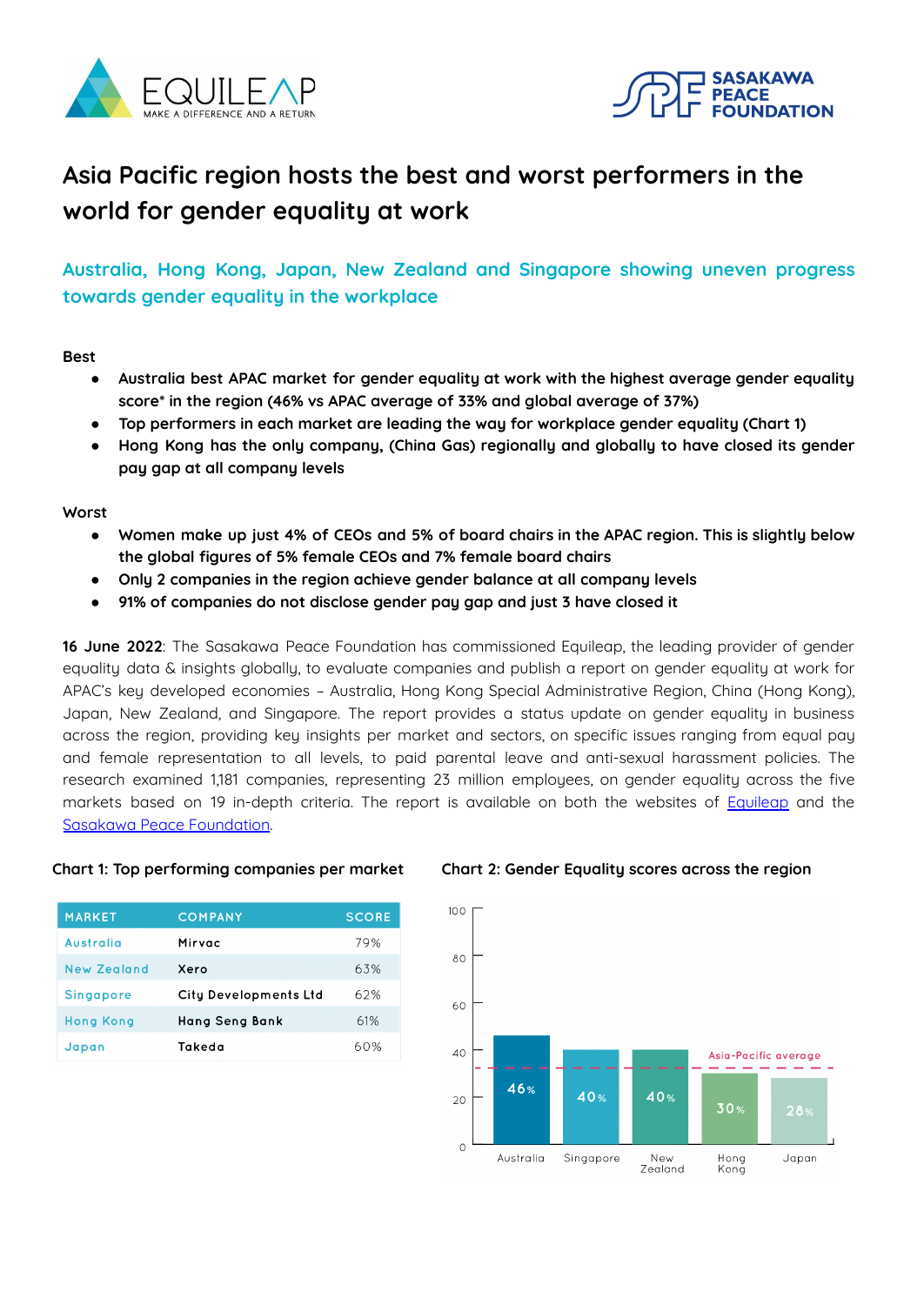# **Gender Balance**

- **Women at the top of the corporate ladder in APAC are scarce**: just 4% of CEO roles and 5% of Board Chairs are filled by women. Singapore stands out for highest representation of women at senior level with 14% of CEOs, and 26% CFOs being female. In Japan less than 1% of CEOs are women.
- **Gender balance is still far from reach in APAC at any level,** with women representing 17% of boards, 13% of executives, 19% of senior management and 35% of the workforce.
- **Only Xero in NZ and Hang Seng Bank in Hong Kong achieved balance at all four company levels.**

# **The Pay Gap & Sexual Harassment**

- **91% of companies in APAC do not disclose any information on the gender pay gap.**
- **Only 3 companies have closed the gender pay gap** Oil Search (AUS), Rio Tinto (AUS), and China Gas (HK), and just 4% of companies have a strategy to close it.
- **Five years after #MeToo, 57% of companies in APAC do not publish an anti-sexual harassment policy.** The percentages of companies publishing the policy are: Japan (52%), Australia (50%), Singapore (26%), New Zealand (22%), and Hong Kong (19%).

# **Focus on the Financial Sector**

There are some top performers in the region, with five Australian financial firms scoring gender equality scores of over 60%. However, the overview is that the industry has many obstacles preventing women from progressing, so the average score for companies in this sector in the APAC region is 36% - slightly less than the global financial sector average of 38%. Factors impacting equality include typically long hours, which do not facilitate family life. This means that whilst 50% of the workforce are women, typically, this proportion drops steeply in the more senior levels of any given company - across the entire region there are just 8 female CEOs, out of 119 financial companies researched. 65% of APAC companies in the financial sector do not publish an anti-sexual harassment policy and no company in the space has closed the gender pay gap.

**Diana van Maasdijk, CEO at Equileap**: "It is perhaps unsurprising that such a diverse region produces such starkly diverse results. Companies in all five APAC markets are leading the way for workplace gender equality with scores over 60% when the global average is 37%. The world's best performing company for gender equality is Australian (Mirvac on 79%) and Hong Kong has the only company regionally and globally to have closed the gender pay gap at all company levels (China Gas). However, overall, the state of gender equality in APAC is not good. Women make up just 4% of CEOs and 5% of board chairs in APAC, just two companies achieved gender balance at all company levels and just three companies in the entire region closed the gender pay gap. There is also a concentration of companies in Hong Kong and Japan with shockingly low scores across the board putting these two markets at the bottom of the global league tables.

McKinsey <sup>1</sup> has highlighted that if APAC addressed this gender inequality it could add \$4.5 trillion to its annual GDP by 2025. With that kind of prize at stake, APAC companies and investors should take action now. Most importantly, in a space where legislation is once again shown to be pivotal, governments should take the lead to create fairer workplaces that benefit everyone."

**Itsu Adachi, Executive Director at SPF**: "The degree to which companies promote gender equality is one of the indicators used by investors to identify the values of a company. Since 2017, Equileap has published a global gender ranking of companies using its own gender scorecard inspired by UN Women's Empowerment Principles. Several gender lens investing (an impact investment strategy/approach that incorporates gender-based factors across investment analysis and decisions) funds have adopted Equileap's criteria and data. This ranking has been put together from the investors' perspective, and it is important for companies to

<sup>&</sup>lt;sup>1</sup> McKinsey Global Institute: The Power of Parity, Advancing Women's Equality in APAC [here](https://www.mckinsey.com/featured-insights/gender-equality/the-power-of-parity-advancing-womens-equality-in-asia-pacific)